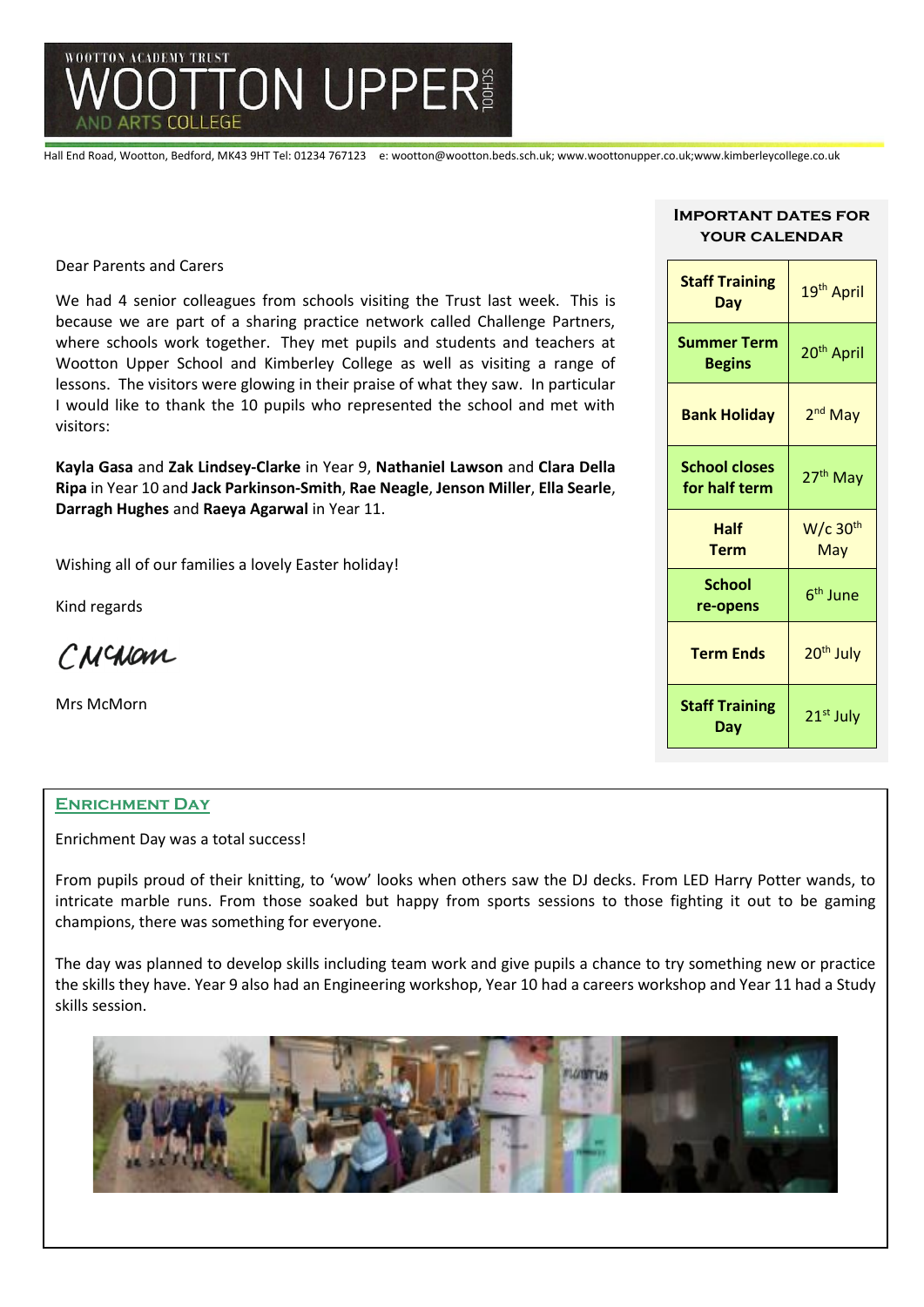# **Top 10% Achievers for each year group, period February half-term to 24th March 2022**

Attitude to learning is about the effort and resilience pupils show. We know learning can be a difficult business. Well done to all pupils achieving grade 4 and grade 5. Our aim is that 100% of pupils and parent/carers log in to class charts regularly.

| Year 9                      | Year 10                 | Year 11                     |
|-----------------------------|-------------------------|-----------------------------|
|                             |                         |                             |
| <b>Ted Almond</b>           | Oluwadamilola Ajayi     | <b>Mysarah Bagader</b>      |
| <b>Arna Beasley</b>         | Tomi Ajayi              | <b>Hannah Bell</b>          |
| <b>Theo Brazier</b>         | <b>Keeley Botha</b>     | <b>Joe Bland</b>            |
| Zac Coaker                  | <b>Ryhanna Cummins</b>  | Mieya Bolino                |
| <b>Alecks Connaughton</b>   | Lyla Danobrega          | <b>George Brabner</b>       |
| <b>Ava Daruvalla-Riccio</b> | Clara Della Ripa        | <b>Hannah Brackley</b>      |
| <b>Lizzie Golding</b>       | <b>Grace Ford</b>       | <b>Rachel Bradbury</b>      |
| <b>Claudia Gomez Alamar</b> | <b>Izzy Harvey</b>      | <b>Barney Cheney</b>        |
| <b>Max Hardy</b>            | <b>Ewan Higgins</b>     | <b>Megan Conway</b>         |
| <b>Tilly Hickson</b>        | <b>Eleanor Hogben</b>   | <b>Hayden Doyle</b>         |
| Alfie Ingram                | Sukhman Josan           | <b>Claire Fennell</b>       |
| <b>Millie Judge</b>         | Georgia Joseph          | <b>Megan Griffiths</b>      |
| Mya Kang                    | <b>Zainab Khan</b>      | <b>Billy Griffiths</b>      |
| <b>Matthew Lake</b>         | <b>Tushar Krishnan</b>  | Rayan Iqbal                 |
| Sam Lammin                  | <b>Nathaniel Lawson</b> | <b>Ethan Kalyan</b>         |
| <b>Gracie Lang</b>          | <b>Emily Mann</b>       | Kevin Khanbanihaye-Ghazvin  |
| <b>Alaina McDougall</b>     | <b>Ella Marshall</b>    | Lana Leach                  |
| <b>Taylor Morgan</b>        | <b>Ella Martin</b>      | <b>David Martinez Gomez</b> |
| <b>Corey Nyasulu</b>        | Lola Moore              | <b>Khayleigh Mehmi</b>      |
| <b>Nicholas Rempel</b>      | <b>Tee Nevard</b>       | <b>Megan Moclair</b>        |
| <b>Bella Sanderson</b>      | <b>Ahmed Rashid</b>     | <b>Jessica Mooney</b>       |
| <b>Ryan Sharpe</b>          | <b>Alex Smith</b>       | Oluwanifemi Oridate         |
| <b>Shay Simms</b>           | <b>Sophie Watt</b>      | <b>Ruby Perkins</b>         |
| <b>Balraj Singh</b>         | <b>Jax Watters</b>      | <b>Grace Rickwood</b>       |
| <b>Rebecca Smiley</b>       | <b>Adam Williams</b>    | <b>Elliott Sims</b>         |
| <b>Elisa Southerden</b>     | <b>Erin Wright</b>      | <b>Aimee Smith</b>          |
| <b>Aimee Wilson</b>         | <b>Chloe Young</b>      | <b>Hannah Tomkins</b>       |
|                             |                         | <b>Joseph Watts</b>         |
|                             |                         |                             |

#### **Science Stars of the week**

Year 9 – Grace Rickwood and Maisy Nichol Year 10 – Jessica West and Hayden Bedford Year 11 – Matthew Van Oorschot and Issy Castleman



# **Comic Relief**

The final amount raised for Comic relief at Kimberley College & Wootton Upper School on 18 March, was £1,029.95. Well done to everyone!

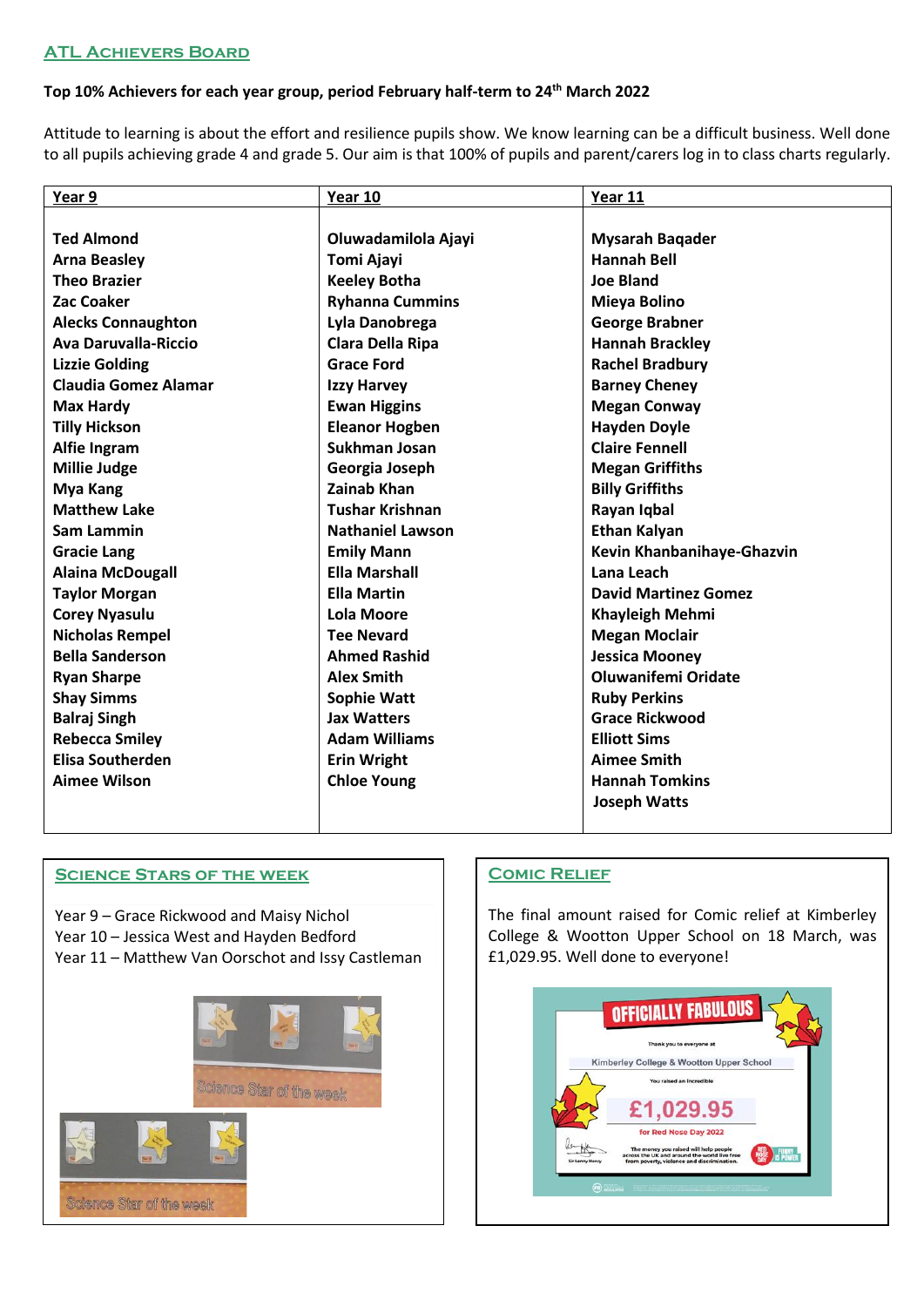### **Art**

In the art department creativity is flowing. Year 11 are beginning their GCSE final pieces for their Portraits project, and Year 10 have been to St Mary's Church in Wootton, to do some observational drawing for their Architecture project.

It is so nice to be able to start educational visits off site again. The Reverend Peter Ackroyd came to see the pupils working and was very impressed with their skills. "We are now looking forward to planning more art visits in the future" say Mrs Willmott.



#### **Year 4 Tag Rugby**

After a delay of two years due to Covid, on Thursday 24 March we were finally able to host the Year 4 Tag Rugby festival organised by the Redborne School Sports Partnership. On a week when the sun shone brightly with glorious temperatures it was so pleasing to see over 100 Year 4 pupils on our school field taking part in the tournament.

Of course, this would not have been possible without the help of some sports leaders and our Year 13 Kimberley Sport Studies students who did a fantastic job refereeing, scoring and helped to organise teams on the day. A number of lower school staff commented on how well they performed and the relationships they built with the children in such a short space of time. The day was a huge success and we look forward to being able to host it again next year. We know we have leaders in Year 11 who will be involved in the next year or two.



#### **The Marines Drop into Food Department**

Year 10 and 11 were treated to a training session with the Marines last week.

After a short talk about the Career opportunities available in the Marines, the class approached a 'Ready, Steady Cook' style team task making apple pies and lasagne.

Feedback from the pupils included 'the careers presentation was very informative and gave me a lot of information that I did not know about the Marines'. 'We enjoyed working in teams creating a dish, and we were delighted that the marines tried all the dishes and gave us feedback'. We saw great team wort and enthusiasm in all of our pupils.